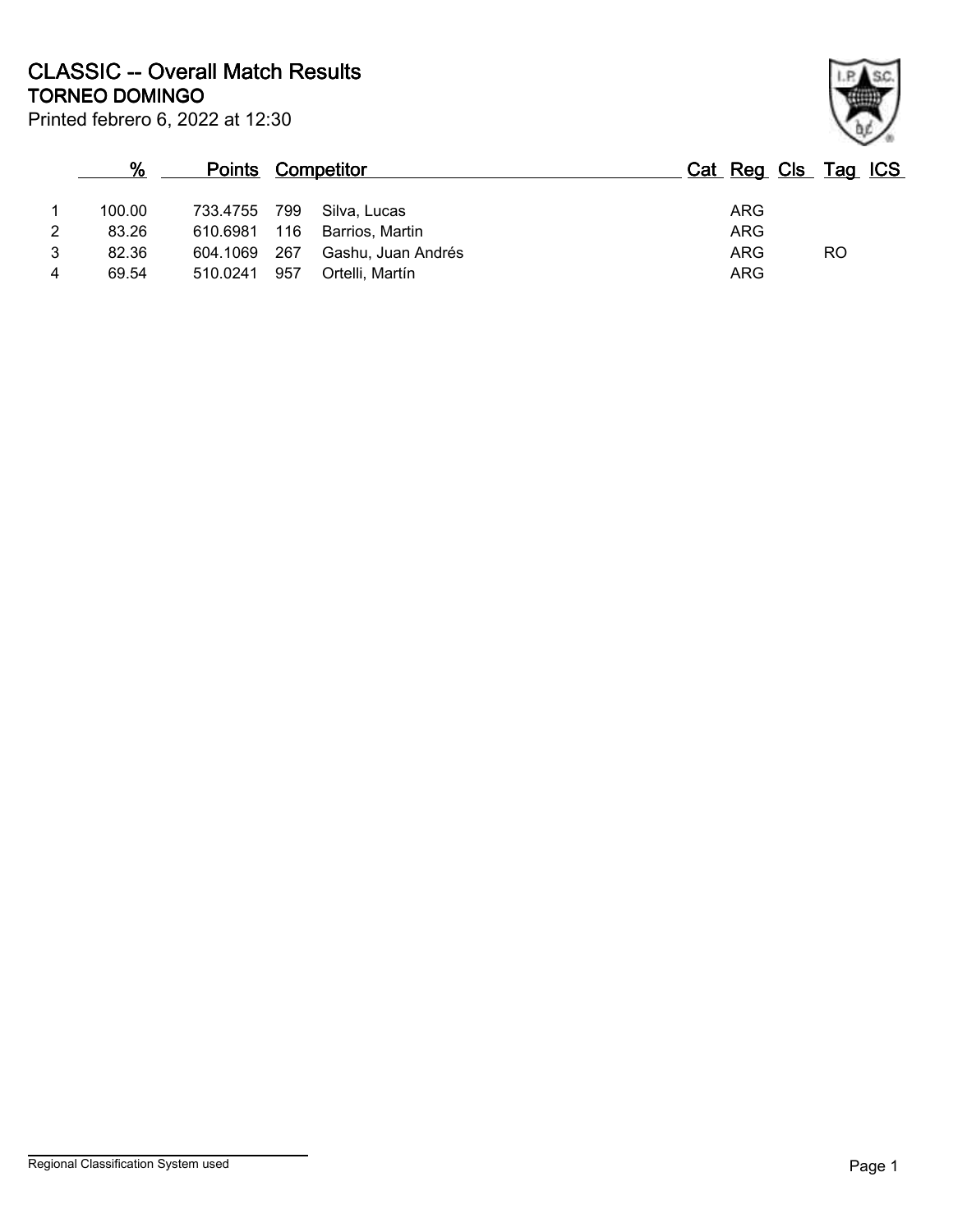Printed febrero 6, 2022 at 12:30 **TORNEO DOMINGO OPEN -- Overall Match Results**

|   | %      | <b>Points Competitor</b> |     |                                    |   | Cat Reg Cls Tag ICS |     |  |
|---|--------|--------------------------|-----|------------------------------------|---|---------------------|-----|--|
|   | 100.00 | 753.9294 571             |     | Tondini. Claudio Oscar             | S | ARG                 | RO. |  |
| 2 | 93.95  |                          |     | 708.3434 824 Burini, Gustavo Mario |   | ARG                 | RO  |  |
| 3 | 82.00  | 618.2422                 | 464 | Ponizio, Leonardo Albert           |   | ARG                 |     |  |

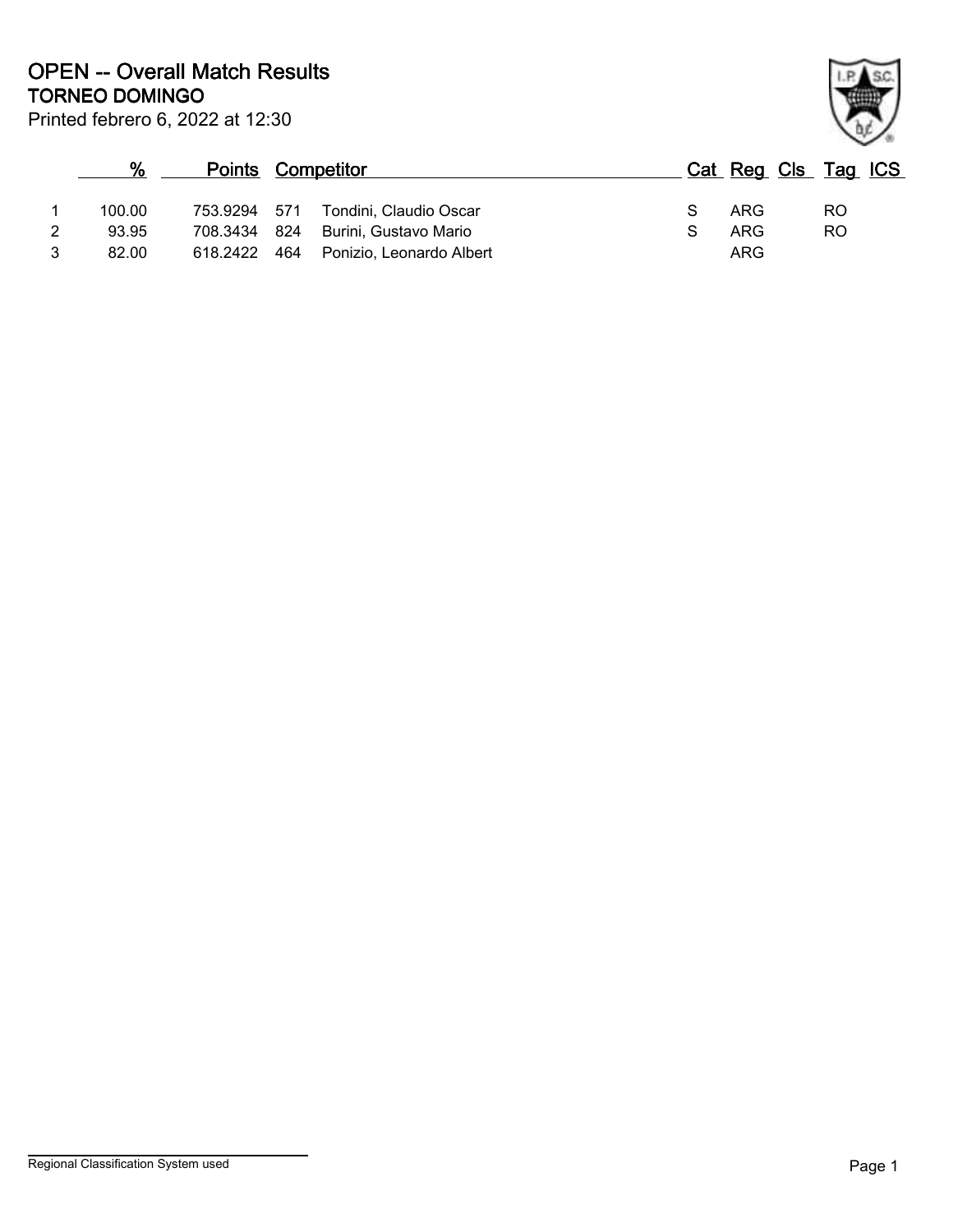**TORNEO DOMINGO PRODUCTION -- Overall Match Results**

| Printed febrero 6, 2022 at 12:30 |  |  |  |  |
|----------------------------------|--|--|--|--|
|----------------------------------|--|--|--|--|



|    | %      | <u>Points</u> |      | <b>Competitor</b>             |             | Cat Reg Cls Tag ICS |            |  |
|----|--------|---------------|------|-------------------------------|-------------|---------------------|------------|--|
| 1  | 100.00 | 754.6380      | 38   | Zoppi, Daniel                 | $\mathbb S$ | <b>ARG</b>          |            |  |
| 2  | 92.26  | 696.2107      | 272  | Gentile, Diego Cesar          | S           | <b>ARG</b>          |            |  |
| 3  | 89.38  | 674.4899      | 241  | Fava, Leopoldo Luis           |             | <b>ARG</b>          | <b>RO</b>  |  |
| 4  | 89.22  | 673.3228      | 172  | Ces, Christian Danie          |             | <b>ARG</b>          |            |  |
| 5  | 87.07  | 657.0629      | 107  | Baigorria, Omar Horacio       | $\mathbf S$ | <b>ARG</b>          | <b>RO</b>  |  |
| 6  | 83.05  | 626.7471      | 1111 | Lotero, Brian Emanuel         |             | <b>ARG</b>          | <b>NOV</b> |  |
| 7  | 79.49  | 599.8460      | 355  | López, Jorge Alberto          | $\mathbf S$ | <b>ARG</b>          | <b>RO</b>  |  |
| 8  | 78.39  | 591.5283      | 555  | Spano, Mariano Pablo          |             | <b>ARG</b>          |            |  |
| 9  | 75.80  | 572.0159      | 1174 | Jordan, Hugo                  | S           | <b>ARG</b>          | <b>RO</b>  |  |
| 10 | 74.49  | 562.1394      | 1495 | Rosas, Esteban Matias         |             | <b>ARG</b>          |            |  |
| 11 | 72.43  | 546.5804      | 1185 | Kwon, Ki Hwan                 |             | <b>ARG</b>          |            |  |
| 12 | 70.27  | 530.3145      | 1303 | Tejerina, Eduardo Martin      |             | <b>ARG</b>          |            |  |
| 13 | 70.08  | 528.8675      | 1514 | Pino, Jose Daniel             |             | <b>ARG</b>          |            |  |
| 14 | 69.28  | 522.7870      | 43   | Jauregui, Martín              |             | <b>ARG</b>          | <b>RO</b>  |  |
| 15 | 65.41  | 493.6366      |      | 1227 Raffo, Martin Alberto    |             | <b>ARG</b>          |            |  |
| 16 | 65.19  | 491.9141      | 1667 | Bastino, Emiliano Hernán      |             | <b>ARG</b>          |            |  |
| 17 | 63.28  | 477.5208      | 33   | Fink, Claudia                 | L           | <b>ARG</b>          |            |  |
| 18 | 62.41  | 470.9973      | 67   | Achille, Alejandro Manue      | S           | <b>ARG</b>          |            |  |
| 19 | 62.02  | 468.0119      |      | 1148 He, Chongfang            |             | <b>ARG</b>          | <b>NOV</b> |  |
| 20 | 61.72  | 465.7942      | 619  | Fiorese, Daniel Pedro         | SS          | <b>ARG</b>          | <b>RO</b>  |  |
| 21 | 60.96  | 460.0156      | 1250 | Rieiro, Santiago Tomas        |             | <b>ARG</b>          |            |  |
| 22 | 59.85  | 451.6573      | 1222 | Obljubek, Santiago            |             | <b>ARG</b>          | <b>CUR</b> |  |
| 23 | 59.82  | 451.3990      | 114  | Bareiro, Andrea Celeste       | L           | <b>ARG</b>          |            |  |
| 24 | 59.46  | 448.6808      | 1228 | Saulle, Dante Andres          |             | <b>ARG</b>          | <b>CUR</b> |  |
| 25 | 55.74  | 420.6671      | 1725 | Meleguer, Mauricio Edgard     |             | <b>ARG</b>          |            |  |
| 26 | 55.18  | 416.4383      | 1498 | Espinola, Alejandro Oscar     |             | <b>ARG</b>          |            |  |
| 27 | 54.74  | 413.0582      | 615  | Crespo, Juan Jose             |             | <b>ARG</b>          |            |  |
| 28 | 54.20  | 409.0345      | 1254 | Majer, Maximiliano            |             | <b>ARG</b>          | <b>CUR</b> |  |
| 29 | 52.08  | 392.9863      | 1485 | Alvarez Berro, Aditardo Cesar | SS          | <b>ARG</b>          |            |  |
| 30 | 51.35  | 387.5202      | 1585 | Hay Chaia, Matias             |             | <b>ARG</b>          |            |  |
| 31 | 50.92  | 384.2960      |      | 1538 Naya, Christian          | $\mathbf S$ | <b>ARG</b>          |            |  |
| 32 | 50.12  | 378.2548      |      | 717 Couceiro, Fernando        | $\mathbb S$ | <b>ARG</b>          |            |  |
| 33 | 49.63  | 374.5479      | 611  | Troncoso, Camilo Horacio      | SS          | <b>ARG</b>          | <b>NOV</b> |  |
| 34 | 49.30  | 372.0031      | 1397 | Safi, Fernando Andres         |             | <b>ARG</b>          |            |  |
| 35 | 46.63  | 351.8967      | 1708 | Garcia, Adrian Mario          | SS          | <b>ARG</b>          | <b>CUR</b> |  |
| 36 | 45.77  | 345.3867      | 415  | Nicora, Carlos Amadeo         |             | <b>ARG</b>          |            |  |
| 37 | 45.68  | 344.7326      | 1246 | Soriano, Fernando Cesar       | SS          | <b>ARG</b>          |            |  |
| 38 | 44.76  | 337.8047      | 1553 | Ghiglione, Martin             |             | <b>ARG</b>          |            |  |
| 39 | 40.52  | 305.7630      | 1709 | Ioras, Sergio Gustavo         |             | <b>ARG</b>          |            |  |
| 40 | 39.10  | 295.0745      | 1640 | Guerreiro, Jose Marcelo       | S           | <b>ARG</b>          | <b>CUR</b> |  |
| 41 | 38.24  | 288.5548      | 1726 | Montozzi, Leonardo Javier     |             | <b>ARG</b>          |            |  |
| 42 | 25.93  | 195.6459      | 1683 | Quan, Yongxue                 |             | <b>ARG</b>          | <b>CUR</b> |  |
|    |        |               |      |                               |             |                     |            |  |